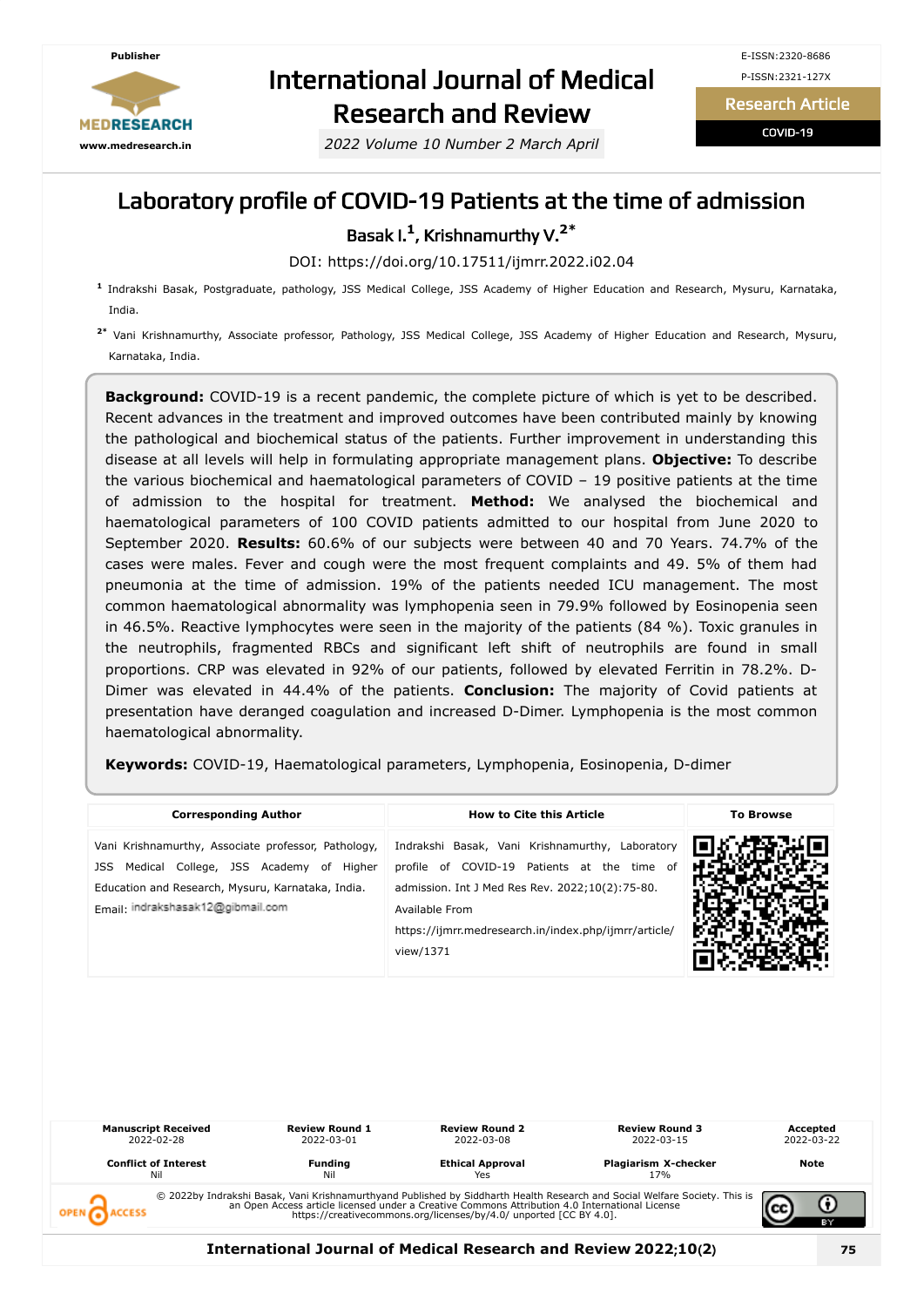## Introduction

The outbreak of COVID-19 was first identified in Wuhan, China after a cluster of unexplained pneumonia cases was reported by the People's Republic of China to the World Health Organization (WHO) on 31st December 2019. The aetiology of this outbreak was a novel coronavirus named severe acute respiratory distress syndrome coronavirus 2 (SARS-CoV-2).

The WHO declared COVID-19 as a global pandemic on the 11th of March 2019 and addressed it as a public health emergency of international concern [1]. Based on the current information, the most likely mode of transmission is person-to-person transmission, by droplets and to a lesser extent by fomites.

A wide spectrum of clinical manifestations is known in COVID – 19 and common symptoms include fever, shortness of breath, cough with or without sputum, sore throat, nasal congestion, dizziness, chills, muscle ache, arthralgia, weakness, fatigue or myalgia, chest tightness, excessive mucus production with expectoration, hemoptysis, and dyspnea [2-8]. Other less characterized symptoms include headache, diarrhoea, abdominal pain, vomiting, chest pain, rhinorrhoea and loss of taste and smell [9-12].

Most the patients with COVID-19 remain mild in the early days but some progress rapidly to acute respiratory failure, metabolic acidosis, septic shock, ARDS or death [13,14].

Therefore, early diagnosis is critical to prevent rapid progression to death.

COVID 19 is predominantly a multisystem inflammatory disease. Haematological and biochemical tests have a significant role in the early quantification of the severity of the disease. These parameters significantly aid the physicians to plan appropriate management.

These include leukocyte count and characteristics such as neutrophil- or lymphocyte-dominance; inflammatory markers like erythrocyte sedimentation rate (ESR), C-reactive protein; collateral organ damage (acute renal failure, acute liver failure) markers like Lactate dehydrogenase (LDH) and D-dimer for the severity of the disease  $[15]$ .

Furthermore, severe COVID-19 infection might also lead to a cytokine storm similar to the cytokine profile present in secondary haemophagocytic lymphohistiocytosis, including increased ferritin levels, IL-1, IL-2, IL-6, IL-7, granulocyte-colony stimulating factor, interferon-γ inducible protein 10, monocyte chemoattractant protein 1, macrophage inflammatory protein 1-α, and tumour necrosis factor-α [13,16].

Recent advances in the treatment and improved outcomes have been contributed mainly by understanding the pathological and biochemical status of the patients. Further improvement in the understanding of this disease at all levels will help in formulating appropriate management plans, thereby reducing mortality and improving disease outcomes.

# Methods

**Study design:** Prospective descriptive study conducted over 3 months.

**Source of the data:** Patients admitted to COVID isolation ward/ICU, JSS Hospital, Mysuru from June 2020 to August 2020.

**Subjects:** RT-PCR proven cases of SARS-CoV-2, hospitalized after fulfilling the criteria set, as in need of inpatient care, were included in the study. RT-PCR proven cases, who just needed home quarantine were excluded from the study.

**Data collection**: The presenting complaints of the patients at the time of admission were obtained from the laboratory information system (LIS).

Hematological parameters obtained were Hb, HCT, RBC count, TC, DC, ANC, ALC, AEC, IMG, IPF, IRF, and Platelet count. PS findings analyzed were for the presence of nucleated RBCs (nRBCs), fragmented RBCs, reactive lymphocytes, and toxic changes in the neutrophils. Biochemical parameters recorded were CRP, Ferritin, LDH and D-Dimer.

**Statistical Analysis:** All the COVID-19 positive patients admitted in the isolation ward of JSSH from 1st of June 2020 to 31st August 2020 were the cases included in the study. Quantitative data were summarized as mean with standard deviation or median with interquartile range and categorical data expressed as proportions.

**Ethics:** This study was approved by the institutional ethical committee.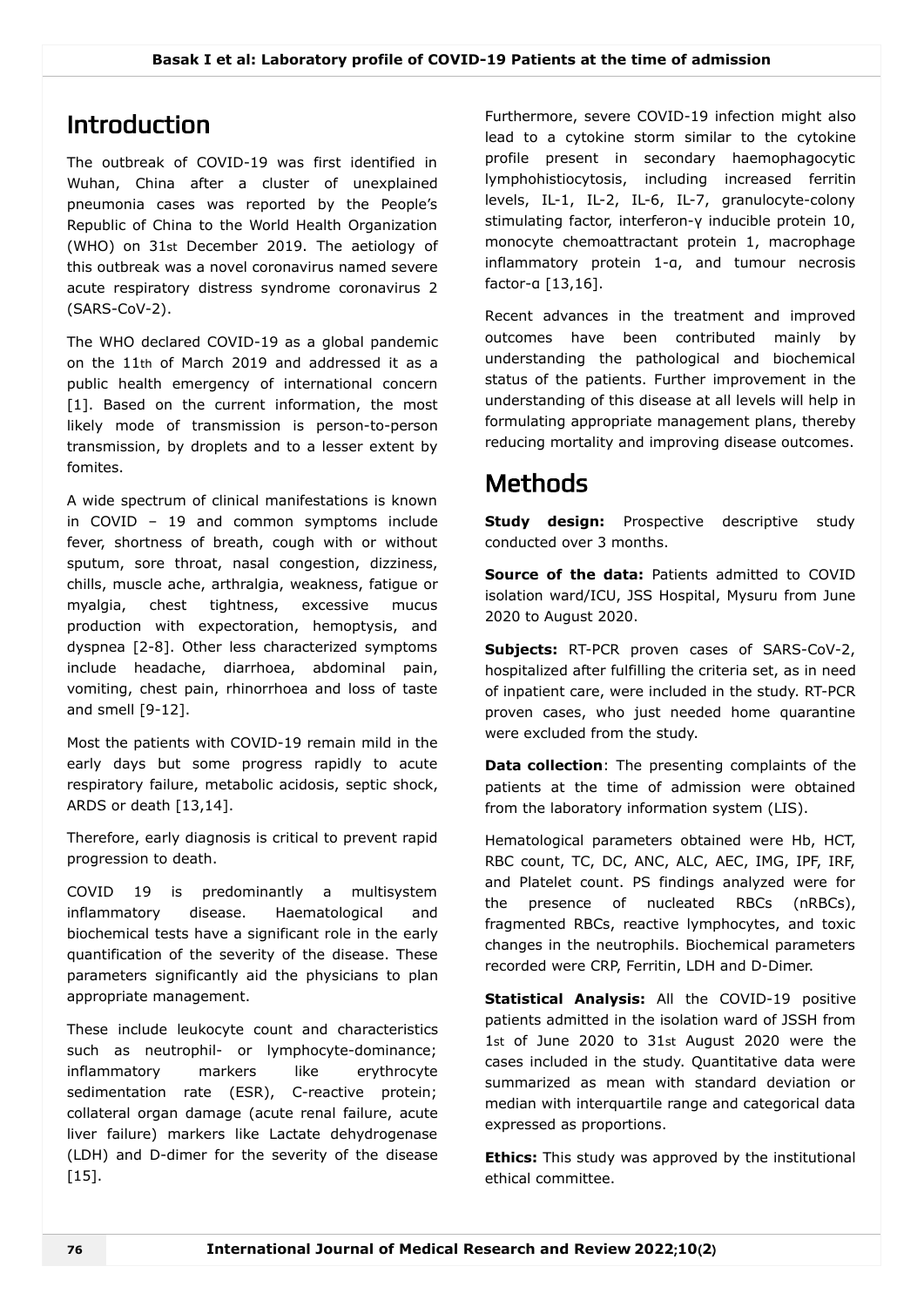### Results

We studied 99 patients admitted during the study period. The youngest patient was 13 years old and the oldest one was 92 years. 60.6% of our patients were between 40 and 70 yrs. Three-fourths (74.7%) of the admitted cases were males. Clinical presentation at the time of admission is depicted in table 1 in descending order. Nearly half of our patients (49.5%) were diagnosed with pneumonia and 19.1% of the patients required ICU admission for advanced treatment.

Summarized values of haematological parameters are given in Table 2. Twelve-point one percent of our patients had a hemoglobin of less than 11 gm/dl at admission. Three percent had hemoglobin above 16 gm/dl. NRBC was elevated in 2.4% of our subjects. RBC count of less than 4 million was seen in 17%. Immature reticulocyte fraction of >12% was seen in 18% of our patients. Of these 18 patients, 2 of them (11%) had fragmented RBCs as well in the peripheral smear. Figure 1 depicts other haematological abnormalities seen in COVID 19 patients in decreasing order of frequency. Leukocytosis is defined as total count >11000/cumm, Leucopenia as total count <4000/cumm, Neutrophilia as absolute neutrophil count >7000/cumm, Neutropenia as absolute neutrophil count <1500/cumm, Lymphocytosis as absolute lymphocyte count >3500/cumm, Lymphopenia as absolute lymphocyte count <1500/cumm, Eosinophilia as absolute eosinophil count >400/cumm and Eosinopenia as absolute eosinophil count <10/cumm.

Eighty-two patients had their peripheral blood smear reported. 84.1% of these patients had Reactive lymphocytes, 46.3% had toxic granules in neutrophils, 13.4% had RBC fragments and in 5.5% of the patients, there was a significant left shift. Among the biochemical parameters, C-Reactive Protein (CRP) was elevated in 92% of the patients at admission, Ferritin was elevated to a variable extent in 78.2% of the patients, and LDH was raised in 66.3% and D-Dimer was elevated in 44.4%.

Of the 99 patients admitted, 29 (29.2%) did not have any comorbidities. The rest of them had either one or more than one comorbidity. The comorbidities we studied included Diabetes, Hypertension, Chronic lung disease, and chronic kidney disease. 45.5% had Diabetes mellitus,

52.5% had hypertension, 11.1% had chronic kidney disease, 11.1% had chronic lung disease and 3% had other illnesses needing long term treatment such as hypothyroidism, psychiatric illness etc. Out of 9 deaths, five (56%) had two or more two morbidities. The Median (IQR) duration of stay in the hospital was  $9(6 - 15)$  days. The maximum duration of stay was 43 days. Among 99 cases, 9 patients (9.1%) succumbed to the disease course.

|              | Table 1: Predominant clinical symptoms at |  |  |
|--------------|-------------------------------------------|--|--|
| presentation |                                           |  |  |

| <b>Clinical presentation</b> | $%$ of pts |
|------------------------------|------------|
| Fever                        | 67.7%      |
| Cough                        | 50.5%      |
| Dyspnoea                     | 34.7%      |
| Myalgia                      | 13.1%      |
| Headache                     | 4.0%       |
| Diarrhoea                    | 2.0%       |

|            |  |  | Table 2: Summarized values of haematological |
|------------|--|--|----------------------------------------------|
| parameters |  |  |                                              |

| <b>Haematological parameter</b>                          | Median (Interquartile range) |
|----------------------------------------------------------|------------------------------|
| Hemoglobin (gm/dl)                                       | $13.4(11.9 - 14.5)$          |
| Total Leucocyte count (cells/cumm)                       | $6710(4900 - 8803)$          |
| Absolute neutrophil count (cells/cumm)                   | 4920 (3246 - 6983)           |
| Absolute Lymphocyte count (cells/cumm) 1140 (715 - 1578) |                              |
| Absolute Eosinophil count (cells/cumm)                   | $12(0 - 47)$                 |
| Platelet count (lakh/cumm)                               | $2.2(1.7 - 2.8)$             |





#### **Discussion**

During the study period, more than 153 million cases had been reported in 192 countries and territories, resulting in more than 3.2 million deaths  $[17]$ .

Our study conducted over 3 months, with a sample size of 99 cases, has demonstrated a 9.1% death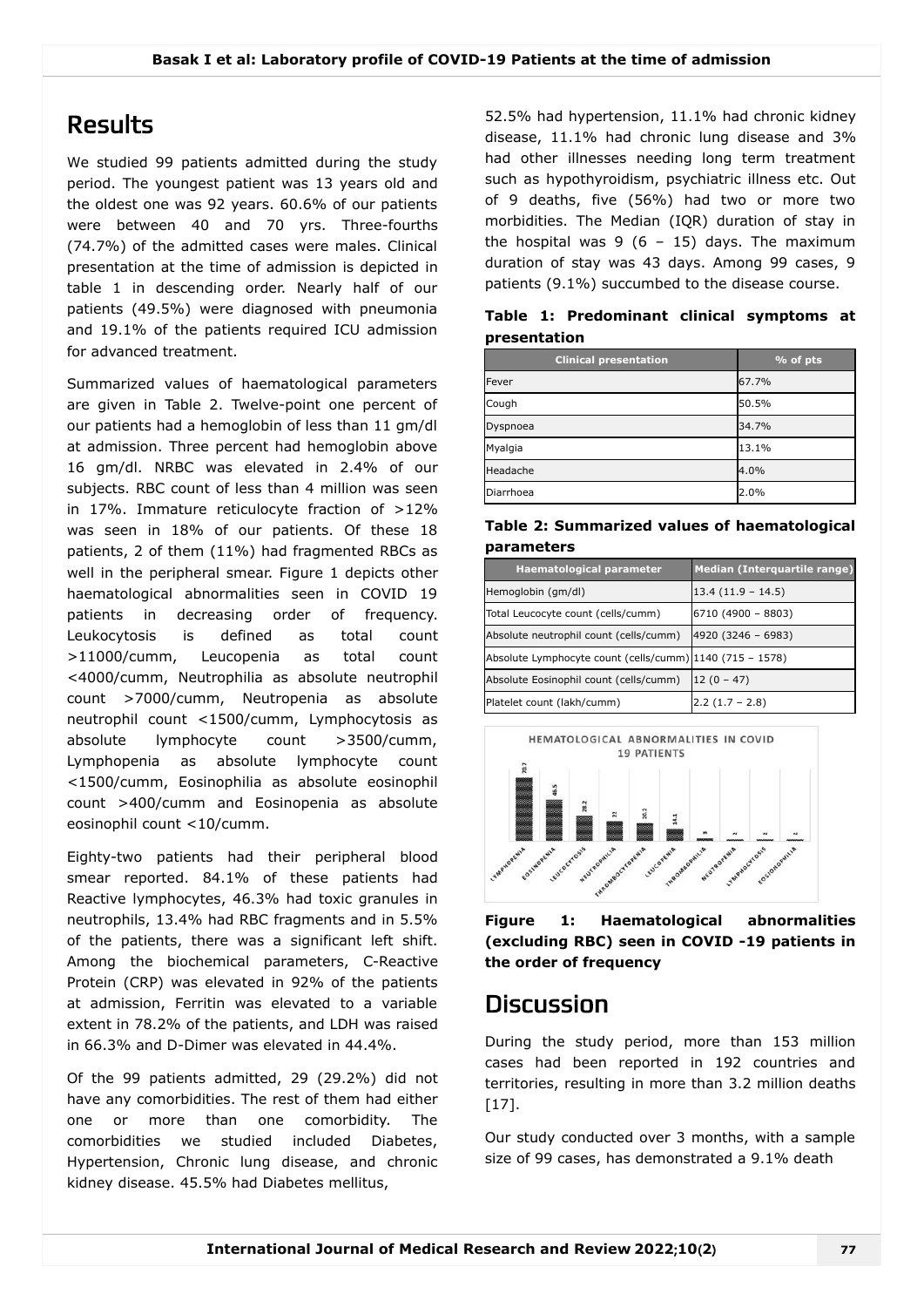Rate with the recovery of the rest. In the present study group, more than half of the patients were adults between 40 to 70 years. Similar age-related incidence is reported by Jian-Min Jin et al [18]. Fever, cough and pneumonia were the common presenting features in our study, followed by shortness of breath. Very few patients have also presented with myalgia, headache, and diarrhea. As per the WHO‑China Joint Commission Report, based on 55924 laboratory-confirmed cases, fever and dry cough were the most common presenting features, followed by fatigue, sputum production and shortness of breath [19].

Complete blood counts (CBC) being quick, easily performed, and economical blood tests will be done on all the patients as a baseline investigation at the time of admission. The various parameters included in the study are total white blood cells, absolute neutrophil count, absolute lymphocyte count, absolute eosinophil count and platelet count (PLT), These can be used as inflammatory markers. CRP is the most common parameter elevated. D-Dimer, the marker of microthrombi, was elevated in slightly more than half of all the patients and majority of the patients, it was well within 2 µg/ml. *Klok et al* have mentioned in their research paper that thrombotic complications can affect up to 31% of adults in the ICU with SARS-CoV-2 pneumonia, thus supporting our finding that D-Dimer may not show a significant elevation in the early stage of the illness [20].

On peripheral blood smear, reactive lymphocytes were seen in most of our patients. *Vanessa et al* have reported reactive lymphocytes in 23 out of 32 (72%) cases of RT-PCR proven COVID-19 cases [21]. Toxic changes in neutrophils which are suggestive of possible secondary bacterial infection were seen in nearly half of our patients. A similar observation is reported by *Aminder Singh et al* [22]. Lymphopenia is the next common hematological abnormality seen which is typical of many viral infections. Interestingly, Neutropenia is a less common finding. *Li tan et al* have concluded that lymphopenia is an effective and reliable indicator of the severity and hospitalization in COVID-19 patients [23]. Thrombocytopenia was observed in 20% of our subjects which is less compared to other viral illnesses such as Dengue infection which is common in our region. Fragmented RBCs, suggestive of intravascular hemolysis, were observed in a small proportion of the cases which is

An important hematological parameter to follow during the illness.

## Conclusion

Individuals of all age groups were affected by SARS-CoV-2 and hospitalization was seen more commonly in the males. The most common complaints at the time of admission were found to be fever followed by cough and the most common presenting feature being pneumonia. All the biochemical markers were elevated during the illness, but CRP was the most common acute phase reactant to be raised. The most common haematological finding was lymphopenia while thrombocytopenia was less common when compared to other viral illnesses. On peripheral blood smear, reactive lymphocytes were seen in the majority of the patients, and it is common to find toxic changes in the neutrophils.

**Author's contribution:** IB collected the data and did the literature search. Helped with manuscript preparation, VK designed the study, did the analysis, and prepared the manuscript.

#### **What does this study add to existing knowledge?**

The lab parameters of the covid disease have a pattern that is different from many other common viral illnesses. Neutrophilic leucocytosis predominates over lymphocytosis which is common in viral infections. Thrombocytopenia is less common and lymphopenia and eosinopenia is the predominant feature in covid infection.

**Acknowledgement:** We thank Dr Vijaya B, HOD of Pathology for her active encouragement in conducting this study. We also acknowledge Dr Srinivasa Murthy D, professor in Pediatrics for helping with data analysis.

## Reference

01. World Health Organization. WHO Director-General's opening remarks at the media briefing on COVID-19-11 March 2020. (2020). *[\[Crossref](https://search.crossref.org/?type-name=Journal+Article&q=WHO%20Director-General%E2%80%99s%20opening%20remarks%20at%20the%20media%20briefing%20on%20COVID-19-11%20March%202020)] [[PubMed\]](https://www.ncbi.nlm.nih.gov/pubmed/?term=WHO%20Director-General%E2%80%99s%20opening%20remarks%20at%20the%20media%20briefing%20on%20COVID-19-11%20March%202020)[\[Google Scholar](https://scholar.google.com/scholar_lookup?title=WHO%20Director-General%E2%80%99s%20opening%20remarks%20at%20the%20media%20briefing%20on%20COVID-19-11%20March%202020)]*

02. Guan WJ, Ni ZY, Hu Y, Liang WH, Ou CQ, He JX, et al. China Medical Treatment Expert Group for Covid-19. Clinical Characteristics of Coronavirus Disease 2019 in China. N Engl J Med.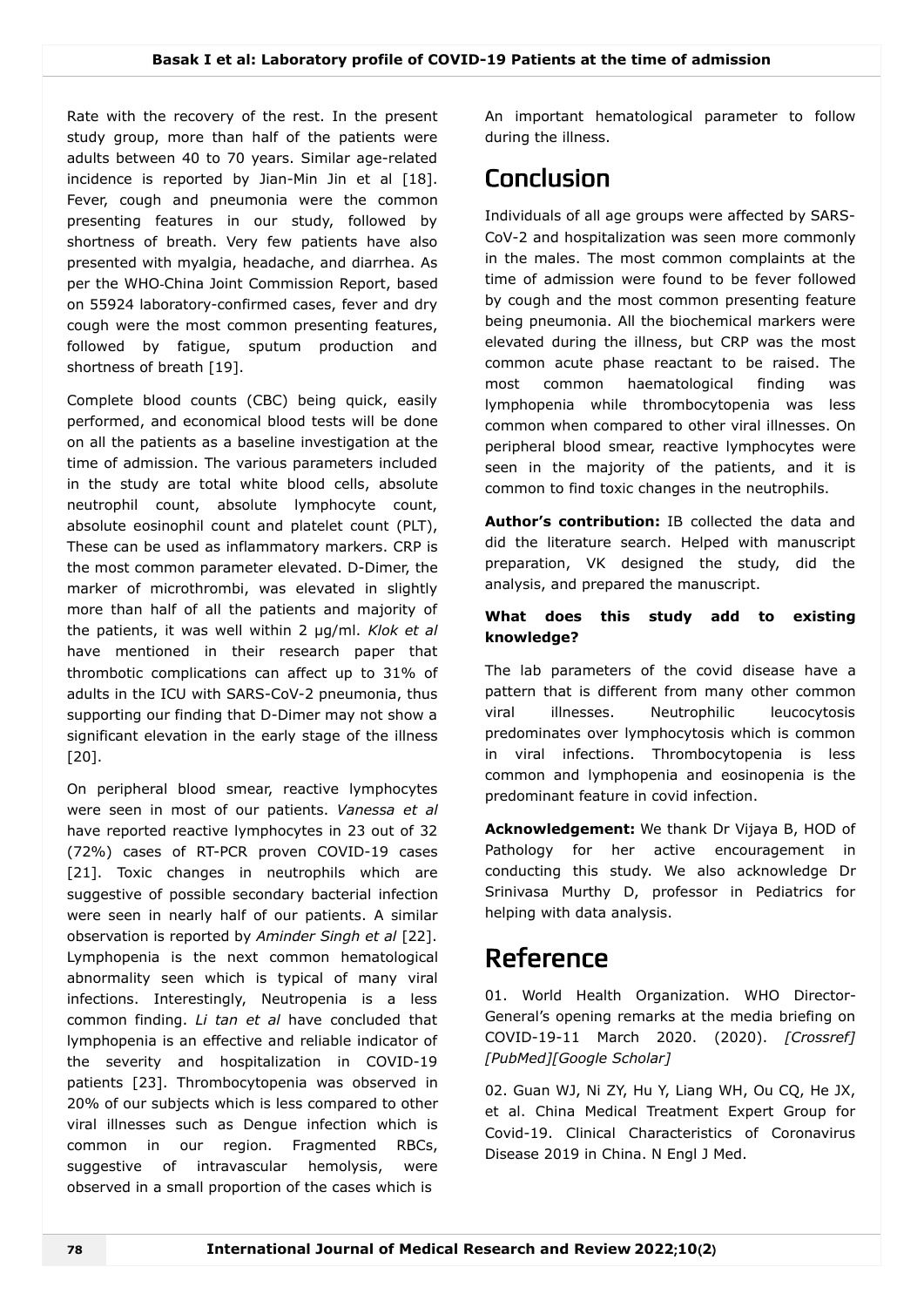*2020 Apr 30;382(18):1708-1720. doi: 10.1056/NEJMoa2002032 [\[Crossref](https://doi.org/10.1056/NEJMoa2002032)][\[PubMed\]](https://www.ncbi.nlm.nih.gov/pubmed/?term=China%20Medical%20Treatment%20Expert%20Group%20for%20Covid-19) [\[Google Scholar\]](https://scholar.google.com/scholar_lookup?title=China%20Medical%20Treatment%20Expert%20Group%20for%20Covid-19)*

03. Lei S, Jiang F, Su W, Chen C, Chen J, Mei W, et al. Clinical characteristics and outcomes of patients undergoing surgeries during the incubation period of COVID-19 infection. EClinicalMedicine. 2020 Apr 5;21:100331. *doi: 10.1016/j.eclinm.2020.100331 [\[Crossref\]](https://doi.org/10.1016/j.eclinm.2020.100331)[[PubMed\]](https://www.ncbi.nlm.nih.gov/pubmed/?term=Clinical%20characteristics%20and%20outcomes%20of%20patients%20undergoing%20surgeries%20during%20the%20incubation%20period%20of%20COVID-19%20infection)[\[Google Scholar](https://scholar.google.com/scholar_lookup?title=Clinical%20characteristics%20and%20outcomes%20of%20patients%20undergoing%20surgeries%20during%20the%20incubation%20period%20of%20COVID-19%20infection)]*

04. Xie J, Tong Z, Guan X, Du B, Qiu H. Clinical Characteristics of Patients Who Died of Coronavirus Disease 2019 in China. JAMA Netw Open. 2020 Apr 1;3(4):e205619. *doi: 10.1001/jamanetworkopen.2020.5619 [[Crossref](https://doi.org/10.1001/jamanetworkopen.2020.5619)] [\[PubMed\]](https://www.ncbi.nlm.nih.gov/pubmed/?term=Clinical%20Characteristics%20of%20Patients%20Who%20Died%20of%20Coronavirus%20Disease%202019%20in%20China)[[Google Scholar\]](https://scholar.google.com/scholar_lookup?title=Clinical%20Characteristics%20of%20Patients%20Who%20Died%20of%20Coronavirus%20Disease%202019%20in%20China)*

05. Wang Z, Chen X, Lu Y, Chen F, Zhang W. Clinical characteristics and therapeutic procedure for four cases with 2019 novel coronavirus pneumonia receiving combined Chinese and Western medicine treatment. Biosci Trends. 2020 Mar 16;14(1):64-68. *doi: 10.5582/bst.2020.01030 [\[Crossref\]](https://doi.org/10.5582/bst.2020.01030)[\[PubMed](https://www.ncbi.nlm.nih.gov/pubmed/?term=Clinical%20characteristics%20and%20therapeutic%20procedure%20for%20four%20cases%20with%202019%20novel%20coronavirus%20pneumonia%20receiving%20combined%20Chinese%20and%20Western%20medicine%20treatment)] [\[Google Scholar\]](https://scholar.google.com/scholar_lookup?title=Clinical%20characteristics%20and%20therapeutic%20procedure%20for%20four%20cases%20with%202019%20novel%20coronavirus%20pneumonia%20receiving%20combined%20Chinese%20and%20Western%20medicine%20treatment)*

06. Kim ES, Chin BS, Kang CK, Kim NJ, Kang YM, Choi JP, et al. Korea National Committee for Clinical Management of COVID-19. Clinical Course and Outcomes of Patients with Severe Acute Respiratory Syndrome Coronavirus 2 Infection: a Preliminary Report of the First 28 Patients from the Korean Cohort Study on COVID-19. J Korean Med Sci. *2020 Apr 6;35(13):e142. doi: 10.3346/jkms.2020.35.e142 [\[Crossref](https://doi.org/10.3346/jkms.2020.35.e142)][\[PubMed\]](https://www.ncbi.nlm.nih.gov/pubmed/?term=Korea%20National%20Committee%20for%20Clinical%20Management%20of%20COVID-19) [\[Google Scholar\]](https://scholar.google.com/scholar_lookup?title=Korea%20National%20Committee%20for%20Clinical%20Management%20of%20COVID-19)*

07. Tu H, Tu S, Gao S, Shao A, Sheng J. Current epidemiological and clinical features of COVID-19; a global perspective from China. J Infect. 2020 Jul;81(1):1-9. *doi: 10.1016/j.jinf.2020.04.011 [\[Crossref\]](https://doi.org/10.1016/j.jinf.2020.04.011)[[PubMed\]](https://www.ncbi.nlm.nih.gov/pubmed/?term=Current%20epidemiological%20and%20clinical%20features%20of%20COVID-19;%20a%20global%20perspective%20from%20China)[\[Google Scholar](https://scholar.google.com/scholar_lookup?title=Current%20epidemiological%20and%20clinical%20features%20of%20COVID-19;%20a%20global%20perspective%20from%20China)]*

08. Shi F, Yu Q, Huang W, Tan C. 2019 Novel Coronavirus (COVID-19) Pneumonia with Hemoptysis as the Initial Symptom: CT and Clinical Features. Korean J Radiol. 2020 May;21(5):537- 540. *doi: 10.3348/kjr.2020.0181 [[Crossref](https://doi.org/10.3348/kjr.2020.0181)] [\[PubMed\]](https://www.ncbi.nlm.nih.gov/pubmed/?term=2019%20Novel%20Coronavirus%20(COVID-19)%20Pneumonia%20with%20Hemoptysis%20as%20the%20Initial%20Symptom:%20CT%20and%20Clinical%20Features)[[Google Scholar\]](https://scholar.google.com/scholar_lookup?title=2019%20Novel%20Coronavirus%20(COVID-19)%20Pneumonia%20with%20Hemoptysis%20as%20the%20Initial%20Symptom:%20CT%20and%20Clinical%20Features)*

09. Qian GQ, Yang NB, Ding F, Ma AHY, Wang ZY, Shen YF, et al. Epidemiologic and clinical characteristics of 91 hospitalized patients with COVID-19 in Zhejiang, China: a retrospective, multi-centre case series.

QJM. 2020 Jul 1;113(7):474-481. *doi: 10.1093/qjmed/hcaa089 [[Crossref](https://doi.org/10.1093/qjmed/hcaa089)][\[PubMed\]](https://www.ncbi.nlm.nih.gov/pubmed/?term=Epidemiologic%20and%20clinical%20characteristics%20of%2091%20hospitalized%20patients%20with%20COVID-19%20in%20Zhejiang,%20China:%20a%20retrospective,%20multi-centre%20case%20series) [[Google Scholar\]](https://scholar.google.com/scholar_lookup?title=Epidemiologic%20and%20clinical%20characteristics%20of%2091%20hospitalized%20patients%20with%20COVID-19%20in%20Zhejiang,%20China:%20a%20retrospective,%20multi-centre%20case%20series)*

10. Xu XW, Wu XX, Jiang XG, Xu KJ, Ying LJ, Ma CL, et al. Clinical findings in a group of patients infected with the 2019 novel coronavirus (SARS-Cov-2) outside of Wuhan, China: retrospective case series. BMJ. 2020 Feb 19;368:m606. *doi: [10.1136/bmj.m606 \[](https://scholar.google.com/scholar_lookup?title=Clinical%20findings%20in%20a%20group%20of%20patients%20infected%20with%20the%202019%20novel%20coronavirus%20(SARS-Cov-2)%20outside%20of%20Wuhan,%20China:%20retrospective%20case%20series)[Crossref](https://doi.org/10.1136/bmj.m606)[\]\[P](https://scholar.google.com/scholar_lookup?title=Clinical%20findings%20in%20a%20group%20of%20patients%20infected%20with%20the%202019%20novel%20coronavirus%20(SARS-Cov-2)%20outside%20of%20Wuhan,%20China:%20retrospective%20case%20series)[ubMe](https://www.ncbi.nlm.nih.gov/pubmed/?term=Clinical%20findings%20in%20a%20group%20of%20patients%20infected%20with%20the%202019%20novel%20coronavirus%20(SARS-Cov-2)%20outside%20of%20Wuhan,%20China:%20retrospective%20case%20series)[d\]\[Google](https://scholar.google.com/scholar_lookup?title=Clinical%20findings%20in%20a%20group%20of%20patients%20infected%20with%20the%202019%20novel%20coronavirus%20(SARS-Cov-2)%20outside%20of%20Wuhan,%20China:%20retrospective%20case%20series) Scholar]*

11. Mi B, Chen L, Xiong Y, Xue H, Zhou W, Liu G. Characteristics and Early Prognosis of COVID-19 Infection in Fracture Patients. J Bone Joint Surg Am. 2020 May 6;102(9):750-758. *doi: [10.2106/JBJS.20.00390 \[](https://scholar.google.com/scholar_lookup?title=Characteristics%20and%20Early%20Prognosis%20of%20COVID-19%20Infection%20in%20Fracture%20Patients)[Crossref](https://doi.org/10.2106/JBJS.20.00390)[\]\[](https://scholar.google.com/scholar_lookup?title=Characteristics%20and%20Early%20Prognosis%20of%20COVID-19%20Infection%20in%20Fracture%20Patients)[PubMe](https://www.ncbi.nlm.nih.gov/pubmed/?term=Characteristics%20and%20Early%20Prognosis%20of%20COVID-19%20Infection%20in%20Fracture%20Patients)[d\]\[Google](https://scholar.google.com/scholar_lookup?title=Characteristics%20and%20Early%20Prognosis%20of%20COVID-19%20Infection%20in%20Fracture%20Patients) Scholar]*

12. Wu J, Liu J, Zhao X, Liu C, Wang W, Wang D, et al. Clinical Characteristics of Imported Cases of Coronavirus Disease 2019 (COVID-19) in Jiangsu Province: A Multicenter Descriptive Study. Clin Infect Dis. 2020 Jul 28;71(15):706-712. *doi: [10.1093/cid/ciaa199 \[](https://scholar.google.com/scholar_lookup?title=Clinical%20Characteristics%20of%20Imported%20Cases%20of%20Coronavirus%20Disease%202019%20(COVID-19)%20in%20Jiangsu%20Province:%20A%20Multicenter%20Descriptive%20Study)[Crossref](https://doi.org/10.1093/cid/ciaa199)[\]\[P](https://scholar.google.com/scholar_lookup?title=Clinical%20Characteristics%20of%20Imported%20Cases%20of%20Coronavirus%20Disease%202019%20(COVID-19)%20in%20Jiangsu%20Province:%20A%20Multicenter%20Descriptive%20Study)[ubMe](https://www.ncbi.nlm.nih.gov/pubmed/?term=Clinical%20Characteristics%20of%20Imported%20Cases%20of%20Coronavirus%20Disease%202019%20(COVID-19)%20in%20Jiangsu%20Province:%20A%20Multicenter%20Descriptive%20Study)[d\]\[Google](https://scholar.google.com/scholar_lookup?title=Clinical%20Characteristics%20of%20Imported%20Cases%20of%20Coronavirus%20Disease%202019%20(COVID-19)%20in%20Jiangsu%20Province:%20A%20Multicenter%20Descriptive%20Study) Scholar]*

13. Huang C, Wang Y, Li X, Ren L, Zhao J, Hu Y, et al. Clinical features of patients infected with 2019 novel coronavirus in Wuhan, China. Lancet. 2020 Feb 15;395(10223):497-506. *doi: 10.1016/S0140- [6736\(20\)30183-5 \[](https://scholar.google.com/scholar_lookup?title=Clinical%20features%20of%20patients%20infected%20with%202019%20novel%20coronavirus%20in%20Wuhan,%20China)[Crossref](https://doi.org/10.1016/S0140-6736(20)30183-5)[\]\[P](https://scholar.google.com/scholar_lookup?title=Clinical%20features%20of%20patients%20infected%20with%202019%20novel%20coronavirus%20in%20Wuhan,%20China)[ubMe](https://www.ncbi.nlm.nih.gov/pubmed/?term=Clinical%20features%20of%20patients%20infected%20with%202019%20novel%20coronavirus%20in%20Wuhan,%20China)[d\]\[Google](https://scholar.google.com/scholar_lookup?title=Clinical%20features%20of%20patients%20infected%20with%202019%20novel%20coronavirus%20in%20Wuhan,%20China) Scholar]*

14. Wang D, Hu B, Hu C, Zhu F, Liu X, Zhang J, et al. Clinical Characteristics of 138 Hospitalized Patients With 2019 Novel Coronavirus-Infected Pneumonia in Wuhan, China. JAMA. 2020 Mar 17;323(11):1061-1069. *doi: 10.1001/jama.2020.1585 [[Crossref](https://doi.org/10.1001/jama.2020.1585)][[PubMed](https://www.ncbi.nlm.nih.gov/pubmed/?term=Clinical%20Characteristics%20of%20138%20Hospitalized%20Patients%20With%202019%20Novel%20Coronavirus-Infected%20Pneumonia%20in%20Wuhan,%20China)] [[Google Scholar\]](https://scholar.google.com/scholar_lookup?title=Clinical%20Characteristics%20of%20138%20Hospitalized%20Patients%20With%202019%20Novel%20Coronavirus-Infected%20Pneumonia%20in%20Wuhan,%20China)*

15. Baj J, Karakuła-Juchnowicz H, Teresiński G, Buszewicz G, Ciesielka M, Sitarz R, et al. COVID-19: Specific and Non-Specific Clinical Manifestations and Symptoms: The Current State of Knowledge. J Clin Med. 2020 Jun 5;9(6):1753. *doi: [10.3390/jcm9061753 \[](https://scholar.google.com/scholar_lookup?title=COVID-19:%20Specific%20and%20Non-Specific%20Clinical%20Manifestations%20and%20Symptoms:%20The%20Current%20State%20of%20Knowledge)[Crossref](https://doi.org/10.3390/jcm9061753)[\]\[](https://scholar.google.com/scholar_lookup?title=COVID-19:%20Specific%20and%20Non-Specific%20Clinical%20Manifestations%20and%20Symptoms:%20The%20Current%20State%20of%20Knowledge)[PubMe](https://www.ncbi.nlm.nih.gov/pubmed/?term=COVID-19:%20Specific%20and%20Non-Specific%20Clinical%20Manifestations%20and%20Symptoms:%20The%20Current%20State%20of%20Knowledge)[d\]\[Google](https://scholar.google.com/scholar_lookup?title=COVID-19:%20Specific%20and%20Non-Specific%20Clinical%20Manifestations%20and%20Symptoms:%20The%20Current%20State%20of%20Knowledge) Scholar]*

16. Mehta P, McAuley DF, Brown M, Sanchez E, Tattersall RS, Manson JJ; HLH Across Speciality Collaboration, UK. COVID-19: consider cytokine storm syndromes and immunosuppression. Lancet. 2020 Mar 28;395(10229):1033-1034.